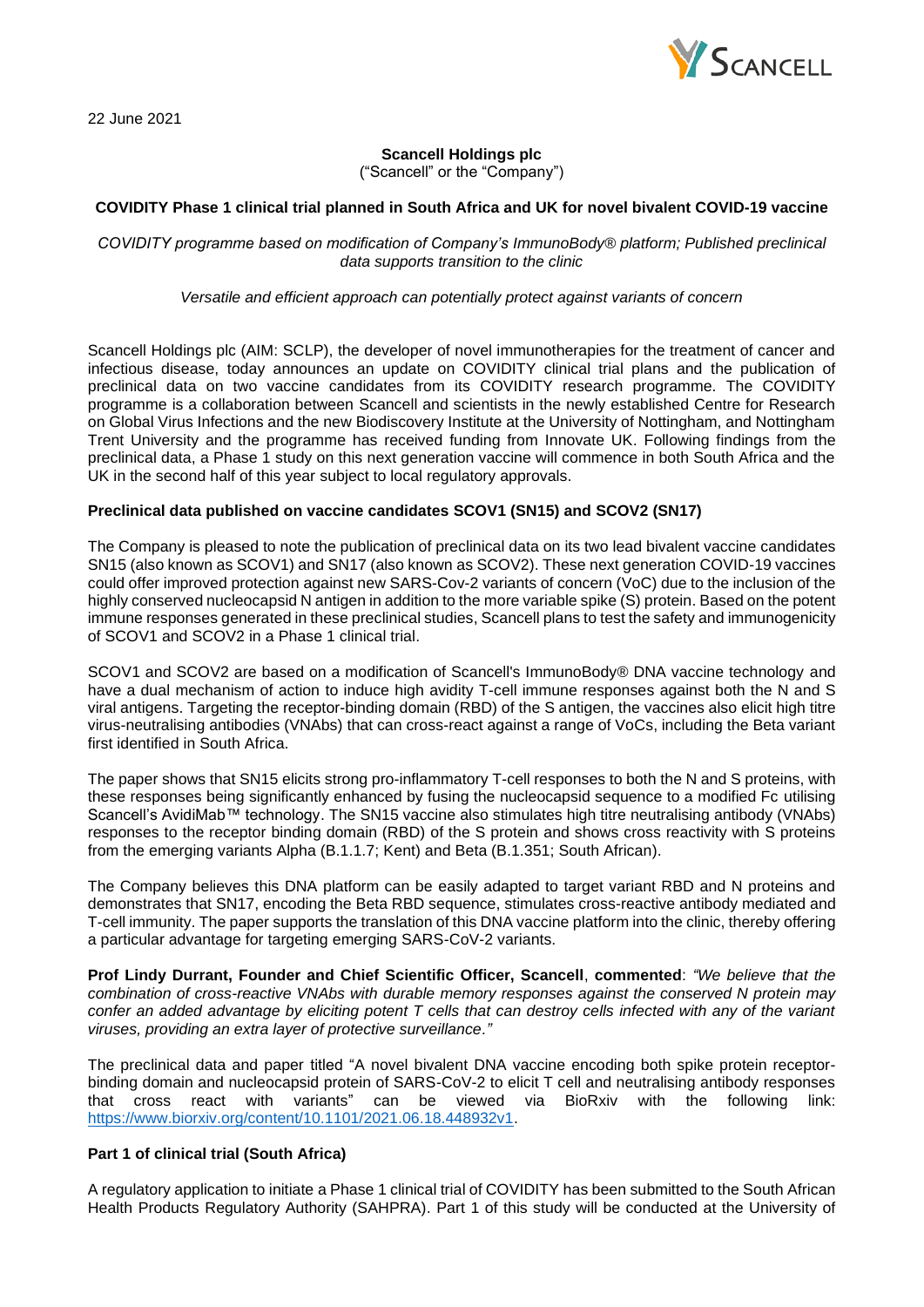

Cape Town Lung Institute, South Africa, in COVID-19-naïve unvaccinated, healthy adult volunteers. Such a study is not possible in the UK because of the rapid rollout of the vaccination programme.

The objective of the study will be to assess the safety and immunogenicity of the two candidates in unvaccinated individuals and will have two cohorts assessing different doses of SCOV1 and SCOV2 using two different needle-free injection methods. In addition to evaluating the VNAbs, the Company will also analyse the T cell responses to the N protein, which will provide additional information and data on the potential utility of both SCOV1 and SCOV2 against future SARS-CoV-2 variants.

## **Part 2 of clinical trial (UK)**

After demonstration of safety in Part 1 of the COVIDITY study in South Africa, Scancell will seek approval from the Medicines & Healthcare products Regulatory Agency (MHRA) to initiate a UK extension of the study in which SCOV2 will be given to healthy volunteers who have already received two doses of an approved vaccine. The immune responses from this UK part of the COVIDITY study will allow the Company to assess the ability of SCOV2 to boost the immune response against current and potential future strains of COVID-19 in prevaccinated individuals.

## **Vaccine manufacturing**

As reported in October 2020, the Company entered into a collaboration with Cobra Biologics, part of the Cognate BioServices family, to conduct preliminary work leading to the manufacture of plasmids for Scancell's COVID-19 vaccine. The collaboration is progressing to plan to ensure that Good Manufacturing Practice (GMP) grade SCOV1 clinical trial supplies are available for initiation of the COVIDITY study followed by SCOV2 supplies for further clinical assessments.

**Dr Cliff Holloway, Chief Executive Officer, Scancell, commented:** *"There is a significant threat from future mutations of the SARS-CoV-2 virus, as we have seen with the rapid transmission of the Delta variant. Our next generation COVID-19 vaccine has the potential to work alongside currently approved vaccines by protecting the population against new variants of SARS-CoV-2. We look forward to initiating this trial in South Africa and the UK, and to updating the market in due course on further developments from the COVIDITY programme."*

This announcement contains inside information for the purposes of Article 7 of Regulation (EU) 596/2014 (MAR).

## **For further information, please contact:**

| <b>Scancell Holdings plc</b><br>Dr John Chiplin, Executive Chairman<br>Dr Cliff Holloway, CEO                                                                  | +44 (0) 20 3727 1000 |
|----------------------------------------------------------------------------------------------------------------------------------------------------------------|----------------------|
| <b>Panmure Gordon (UK) Limited (Nominated Adviser and Joint Broker)</b><br>Freddy Crossley/Emma Earl (Corporate Finance)<br>Rupert Dearden (Corporate Broking) | +44 (0) 20 7886 2500 |
| <b>Stifel Nicolaus Europe Limited (Joint Broker)</b><br>Nicholas Moore/Ben Maddison (Healthcare Investment Banking)<br>Nick Adams (Corporate Broking)          | +44 (0) 20 7710 7600 |
| <b>FTI Consulting</b><br>Simon Conway/Natalie Garland-Collins                                                                                                  | +44 (0) 20 3727 1000 |

## **About Scancell**

Scancell is developing novel immunotherapies for the treatment of cancer based on its technology platforms, ImmunoBody®, Moditope® and AvidiMabTM, with four products in multiple cancer indications and development of a vaccine for COVID-19.